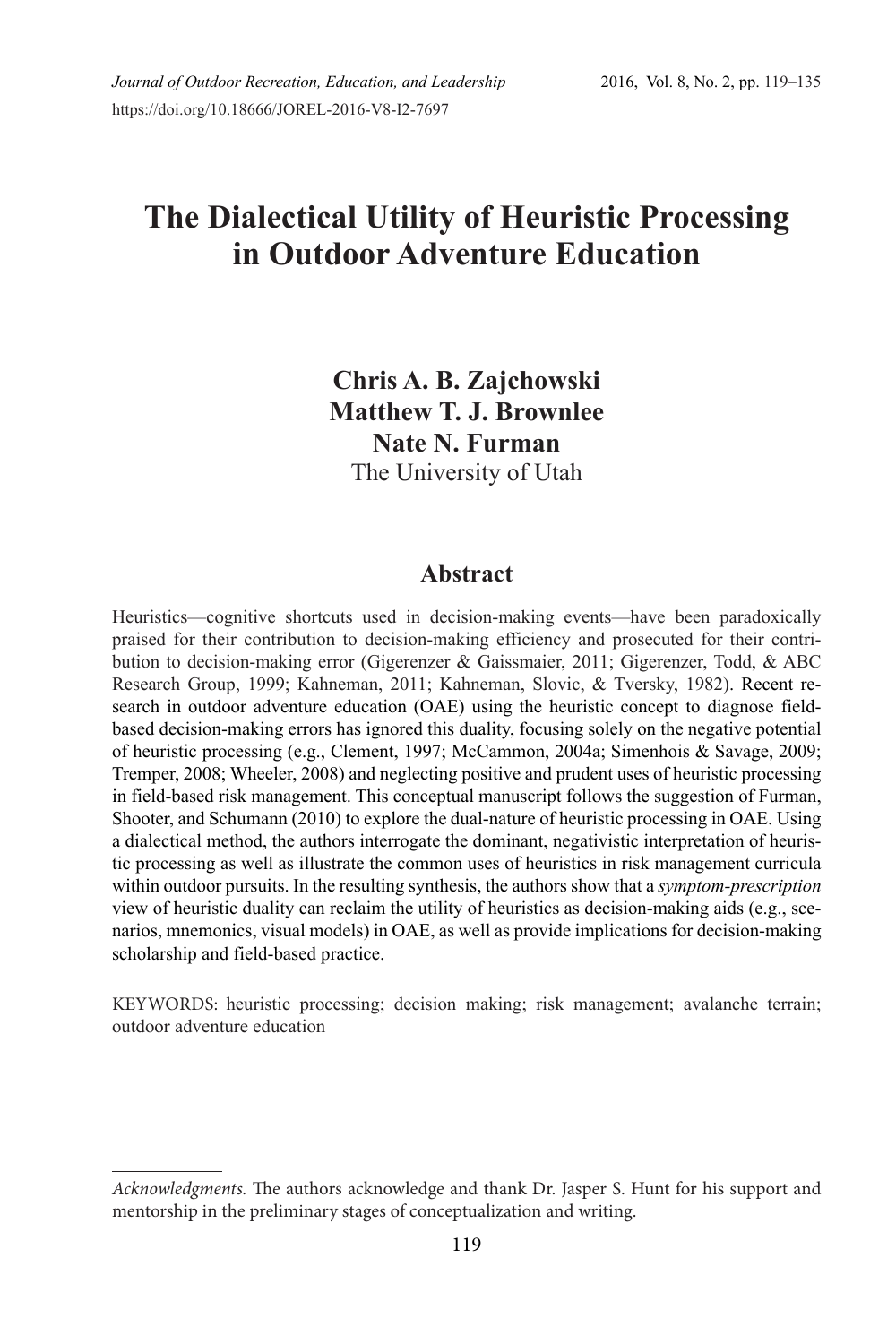Outdoor pursuits are inherently risky. Equipment failure, wildlife encounters, and extreme weather events are potential risks that outdoor educators and their students regularly encounter as they step outside (Haegeli & Pröbstl-Haider, 2016; Hronek & Spengler, 2002). Although these risks are routinely navigated by outdoor educators, the cognitive processes underpinning the navigation—*judgment and decision making*—also carry a certain level of risk (Galloway, 2005; Priest & Gass, 2005; Shooter & Furman, 2011). Discerning if a storm cell will pass or persist, whether acute abdominal pain will require evacuation, and whether recent heavy rains will render a river unrunnable all warrant prudent, systematic, and deliberative judgment and decision making. However, in spite of increased attention to risk management information and training (Ball, 2012; Johnson, Haegeli, Hendrikx, & Savage, 2016; Powell, 2007; Rousseau, 2011), even seasoned outdoor educators occasionally fail to make the right choices; instead, they rely on partial information, biases, mental models, and decision-making traps, with potentially disastrous results (Branch, 2012; Fredston, Fessler, & Tremper, 1994; McCammon, 2004b; Simenhois & Savage, 2009).

In an effort to reduce human factor accidents and incidents in outdoor pursuits, the field of outdoor adventure education (OAE) has recently turned to judgment and decision-making science (JDM). Specifically, one JDM construct, *heuristic processing,* has received considerable attention in OAE (e.g., Clement, 1997; Furman, Shooter, & Schumann, 2010; Leemon & Schimelpfenig, 2005; Madden, 2010; McCammon, 2000, 2004a; McCammon & Haegeli, 2007; Page, 2014; Richardson, 2011; Tremper, 2008; Walker & Latosuo, 2016). Heuristic processing refers to the use of experience-based cognitive shortcuts that overlook part of the information within a decision-making event (Gigerenzer & Gaissmaier, 2011). Heuristic processing scholarship was pioneered through the *heuristics-and-biases* program of Nobel Laureate Daniel Kahneman and his long-time colleague Amos Tversky. Unlike rational, deliberative decisionmaking models that weigh potential options and probabilities (e.g., decision-making trees, stepwise models), heuristic processing, Kahneman and Tversky argue, reduces the complexity in decision making by focusing on "fast and frugal" rules and shortcuts (Gigerenzer, Hoffrage, & Goldstein, 2008; Kahneman, 2011; Tversky & Kahneman, 1974). For example, unconsciously turning *right on red* when driving a car in the United States or habitually looking both ways before crossing a street are relatively simple heuristics many of us employ daily.

Despite the potential efficiency these simple heuristics provide, a reliance on cognitive shortcuts may also contribute to decision-making error. Over 4 decades of JDM laboratory research have demonstrated that heuristics may, at times, serve as biases or traps that discount vital information and lead to less-than-optimal decisions (e.g., Evans & Over, 2009; Gilovich, Griffin, & Kahneman, 2002; Kahneman, 2011; Kahneman et al., 1982). For example, subjects in the initial heuristics-and-biases experiments inaccurately assigned individuals to specific professions based on gender and political stereotypes or inflated the likelihood of natural disasters based on disaster salience (Kahneman, 2011). In various studies, subjects followed a reliance on experienced-based, often unconscious rules of thumb—heuristics—to reduce cognitive effort in the decision-making process. Although these heuristic decision-making errors in laboratory experiments pose minimal risk to subjects, when the same cognitive processes are applied outside the laboratory, particularly in volatile field-based settings, the results can be problematic, if not life-threatening.

Empirical research employing the heuristic concept in OAE is a relatively recent trend; however, the idea that outdoor educators and their students use shortcuts and biases to make decisions is foundational to the decision-making scholarship of OAE (Clement, 1997; Condon, 2013; Ewert, 1994; Priest & Gass, 2005). "Summit fever"—the continued pursuit of a mountain summit despite information indicating that the pursuit is likely unsafe (e.g., looming thunderclouds)—is perhaps the most classic parable of poor judgment in OAE (Atkins, 2000; Leemon & Schimelpfenig, 2005). Summit fever is also undeniably heuristic: The outdoor educator focuses on a specific goal (summiting) rather than deliberating and considering conflicting information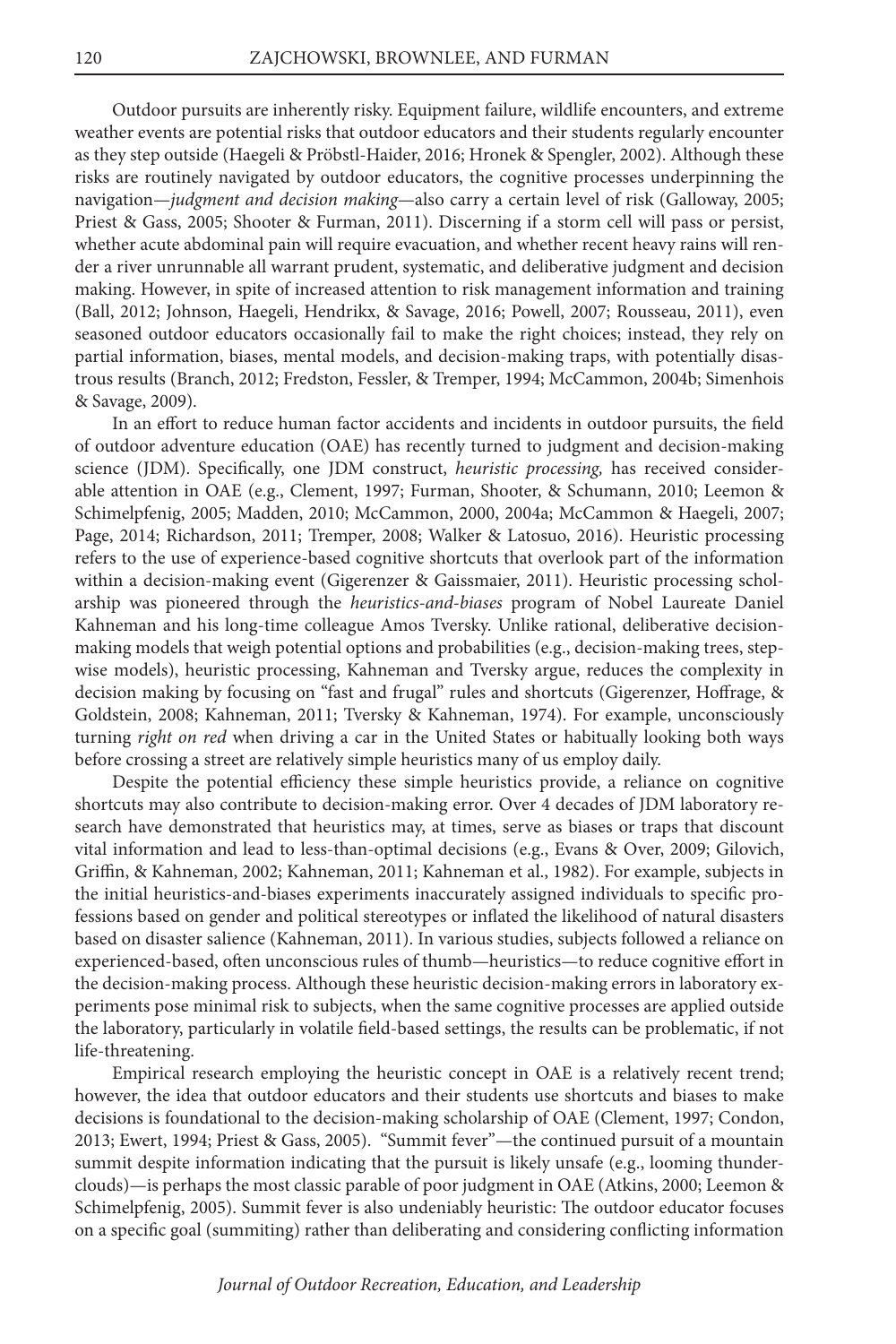(thunderclouds). Although similar examples of heuristic processing exist in decision-making literature across outdoor pursuits, the wealth of recent scholarship in avalanche education is perhaps the most comprehensive and compelling (e.g., Fredston et al., 1994; Gehring & Latosuo, 2014; McCammon, 2000, 2009; Simenhois & Savage, 2009; Steenburgh, 2014; Tremper, 2008). For those responding to the rising number of incidents and accidents in avalanche terrain (e.g., Colorado Avalanche Information Center, 2014), heuristic processing has become a primary lens for decision-making research and practitioner education to guard against decision-making error (Grímsdóttir & McClung, 2006; McCammon & Haegeli, 2007; Page, 2014; Wheeler, 2008).

Within this surge of heuristic processing research in avalanche education lies a curious paradox: Many heuristics are categorically rejected as bad decision-making aids for avalanche terrain, but other heuristics are regularly employed in avalanche education praxis (Furman et al., 2010; McCammon, 2004a; McCammon & Haegeli, 2007; Powder Magazine, 2014). For example, McCammon's (2004a) a posteriori coding of heuristic traps within human-triggered avalanche accidents has shown that heuristic use can lead to dramatic, sometimes fatal results; unwavering commitment to goals and objectives (e.g., summit fever) and reliance on the opinions of perceived experts have both been shown complicit in avalanche accidents and fatalities (Bader, Bostock, Lau, Quade, & Wilkes, 2010; Branch, 2012; McCammon, 2004a). Conversely, it is increasingly evident that avalanche educators and OAE professionals regularly employ heuristics as foundational mnemonics, parables, and problem-solving strategies to manage risk (e.g., Leemon & Schimelpfenig, 2005; Madden, 2011; McCammon, 2006; McCammon & Haegeli, 2007). For example, digging a snowpit on a "representative" slope to assess snowpack conditions is one of the most basic decision-making tenets of avalanche education, as well as an example of one of Kahneman and Tversky's foundational heuristics: "representativeness" (Tversky & Kahneman, 1974; Zajchowski, 2011a). This presence of helpful and harmful heuristics within avalanche education and the resulting paradox leads us to question the nature of heuristic processing in outdoor pursuits. More to the point, given their mercurial potential, to what degree should outdoor adventure educators embrace or avoid heuristic techniques to reduce risk? And, if heuristics serve some benefit in OAE decision making and risk management, what tools assist outdoor adventure educators to know when to use, embrace, avoid, or discard certain heuristics?

In the following pages, we begin to answer these questions using a dialectical method (e.g., Adler, 1927; Dare, Welton, & Coe, 1987; Plato, 1992) to pursue a thorough investigation of the fundamental nature of heuristic processing in OAE. With its roots in Ancient Greece, the dialectical method seeks truth through reasoned arguments from opposing viewpoints. Socrates, one of the most well-known practitioners of dialectics, would question his students, deconstructing and refuting their perceptions of truth—their *theses*—about the issue at hand. Socrates' negativistic dialectic (see Stone, 1989) was later refined by Hegel (e.g., Fagerström & Bergbom, 2010; Plant, 1997), whose dialectic permits an *antithesis* to further interrogate opposing propositions and theories. In what is often referred to as Hegelian dialectic, the resulting *synthesis* of information gleaned from interrogating the *thesis* and *antithesis* would advance knowledge about a subject. More recently, OAE, experiential education, and nature-based tourism scholars have employed dialectics to explore and inform the roles of place, race, and curricula in diverse settings and contexts (Brookes, 2002; Harrison, 2010; Rose & Paisely, 2012; Weber, 2001).

In this conceptual manuscript, a dialectical method will be employed to augment our knowledge regarding the nature of heuristic processing in OAE. Given the wealth of empirical scholarship focused on the negative outcomes associated with heuristic processing in outdoor pursuits, we first question the *thesis* that heuristics are generally bad for outdoor adventure educators and their students. To do so, we investigate the origins of the heuristic concept, as well as its operationalization and practical applications across diverse fields. Using this information, we then offer an *antithesis*, focusing on the codified manifestations of heuristic processing within OAE. We interrogate the antithesis—that heuristic processing is both good and bad for OAE through comparing the respective utility of two heuristic devices used in avalanche education.

#### *http://www.ejorel.com/*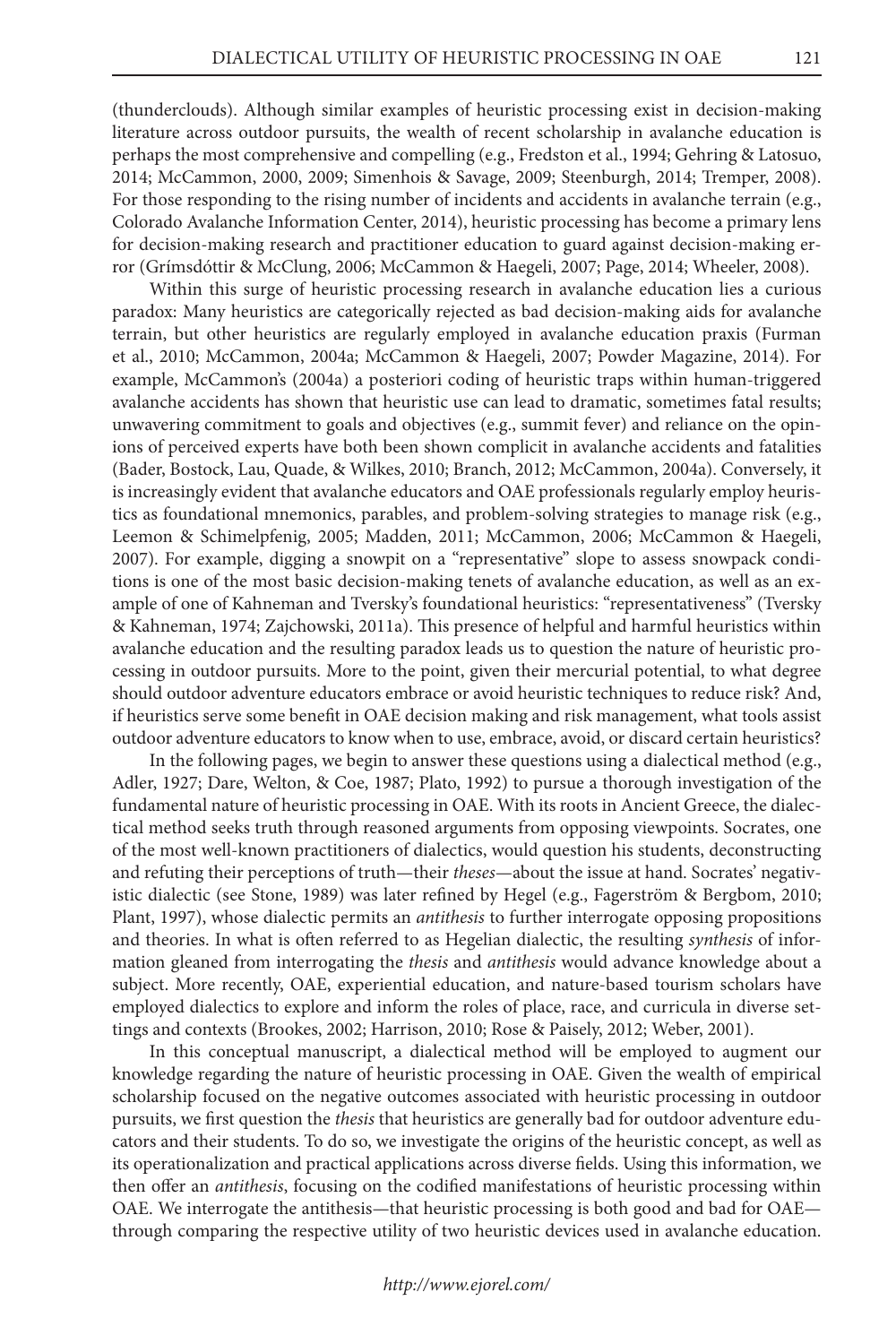The resulting *synthesis* reveals that a new frame may assist in designing and using helpful heuristic tools to confront harmful heuristic traps. In sum, we use this dialectic to illustrate the complexity of heuristic ontology, suggest new avenues for inquiry, and highlight the potential value of the heuristic concept in OAE.

# **Thesis**

Our first task in this dialectical method is to deconstruct the thesis that heuristic processing is inherently bad for outdoor adventure educators, by exploring the fundamental nature *ontology*—of heuristics. Exploring the nature of heuristic processing is crucial to our inquiry, as it will allow us to better understand the composition of heuristics and discover the utility of heuristic processing outside of OAE. We then apply this information to OAE, refine our understanding of heuristic processing, and subsequently question the initial thesis that heuristic processing is solely harmful for OAE professionals and their students.

#### **Heuristic Ontology**

Many outdoor adventure educators unfamiliar with the heuristic semantic likely recognize its synonyms, such as human factors, mental models, or decision-making traps. Classic examples of heuristic processing parables within OAE include (a) proceeding to a group-belayed high element in challenge course programming despite lack of group cohesion and trust, because of a propensity to remain consistent with stated goals, or (b) paddling a stretch of whitewater despite recent heavy rains, because of familiarity with the river at lower water levels. In each case, the OAE professional potentially discounts situational information—lack of group cohesion and trust or recent heavy rains—in favor of heuristic strategies, such as *consistency*, *familiarity*, or *affect* (see McCammon, 2004a). In this case, reliance on heuristics may jeopardize overall goals (e.g., team building, river navigation) and threaten personal and group safety. This interpretation of heuristic processing is understandably negative.

Outside the perils of the backcountry, however, scholars have defined heuristics with greater ontological neutrality. "Heuristic" originates from the Greek *eureka,* describing a search or discovery ("Artificial Intelligence," 1999). Accordingly, researchers from a diverse cadre of academic and professional practices—such as economics, law, medicine, and philosophy—have employed the heuristic concept as a tool in the search for knowledge (Green & Mehr, 1997; Kahneman, 2011; Romanycia & Pelletier, 1985; Sustein, 2002). Heuristics underpin "the sensibly guided search" in the pursuit of wisdom, *phronesis*, for the Ancient Greeks ("Artificial Intelligence," 1999). They have been used to explain the behavioral biology of animals (Hutchinson & Gigerenzer, 2005), variability in climate change beliefs (Brownlee, Powell, & Hallo, 2013), and the next wave of inquiry within artificial intelligence (Russell & Norvig, 2009). Scholars in rhetoric, philosophy, and experiential education refer to heuristics as models or analogies that describe phenomena and advance knowledge and understanding (Barrachi, 2002; Mullins, 2014). In sum, experiencebased rules, analogies, models, and shortcuts, in general, are heralded for their ability to provide comprehension and decision-making efficiency in various situations—from knowing when to cross the street to sentencing in the criminal justice system (von Helversen & Rieskamp, 2009).

Regardless of these diverse interpretations and applications, what makes heuristics unique from systematic and deliberative decision-making models is a reliance on intuition, affect, situational cues, as well as discounting additional information to catalyze action (Gigerenzer & Gaissmaier, 2011). This process of systematically selecting and pruning information is likely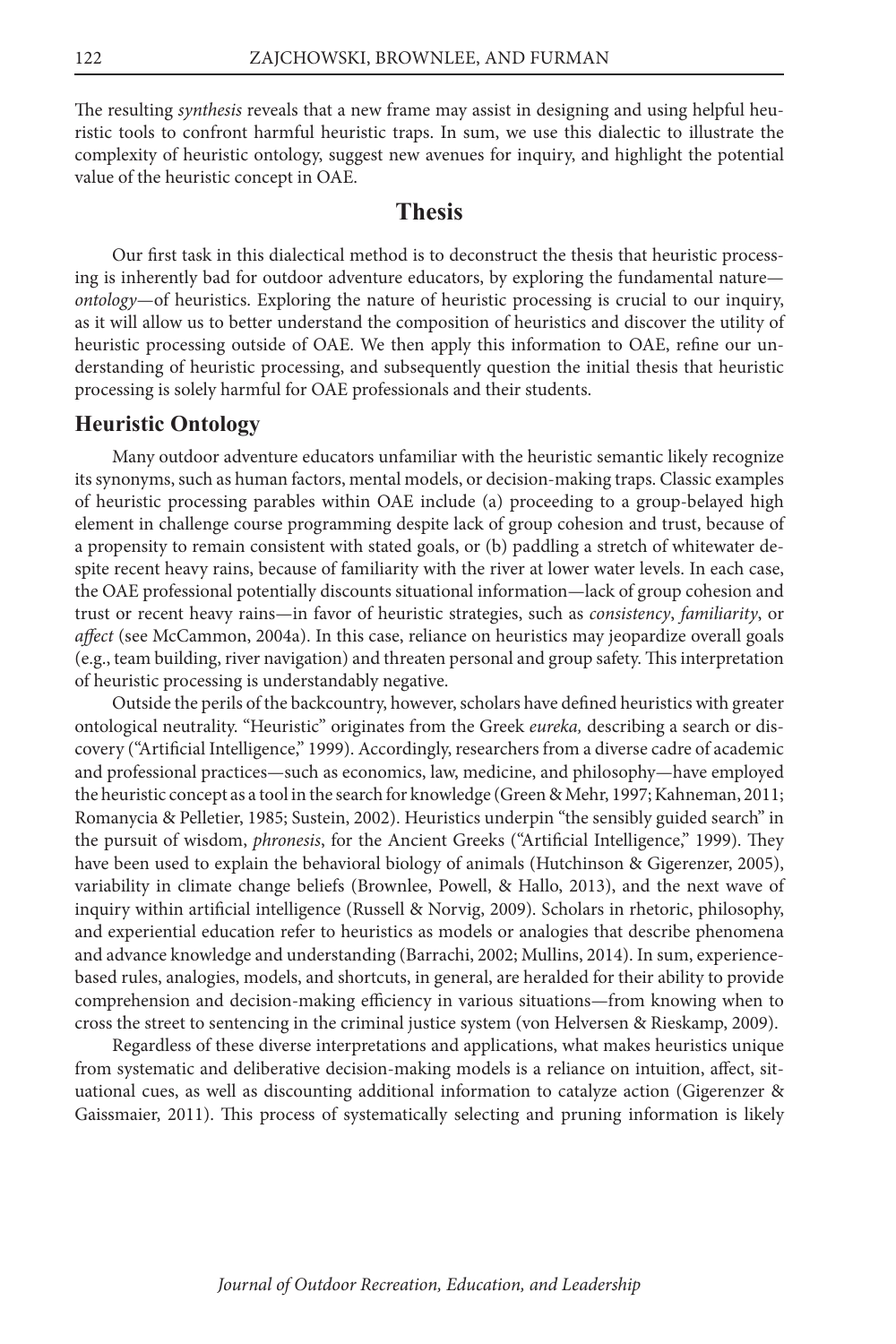'hardwired'—evolutionarily born from the necessity to conserve cognitive capacity for processing thousands of daily decisions. Einhorn (1980) contended that heuristic processing allowed early hominids to determine quickly and efficiently which actions were favorable to their wellbeing and survival, which ultimately contributed to the survival of our species. Cognitive shortcuts were beneficial when dealing with many situations, from predators on the ancestral plains to rapidly changing weather conditions (Gardner & Stern, 2002; Kahneman, 2011). Subsequently, humans operating in 21st century streets and mountain summits have, for better or worse, inherited heuristic processing as one of the tools in their decision-making toolbox.

In recent years, heuristic processing has been predominantly investigated for its infamous Achilles' heel: the ability to lead us astray. Specifically, reliance on cues and *cognitive pruning*  (Brown, 1972) contributes to higher efficacy in various contexts (DeMiguel, Garlappi, & Uppal, 2009; Wubben & v. Wangenheim, 2008), but when applied to scenarios in which risk perception is crucial, heuristics can produce negative and fatal results (McCammon, 2004b). In these comparisons, based on probabilistic models that assume a "correct" decision, heuristic processing often represents an end of a continuum of decision-making strategies. Scholars often refer to heuristic-based decisions as *System 1* cognitive strategies, described as automated, intuitive, automatic, affective, effortless, unconscious, and/or preconscious. On the opposite end of the continuum, *System 2* decision-making processes are often described as controlled, rational, analytic, rule based, systematic, effortful, logical, and/or deliberative (Kahneman, 2011). For example, each end of the decision-making continuum can be compared to lead characters from the movies and television series *Star Trek*: Captain Kirk generally represents heuristic processing (System 1) and Spock represents deliberative processing (System 2). As we will show in OAE, many scholars have enumerated the disadvantages of Captain Kirk's fast and frugal techniques, naming them biases or traps, largely without examining the advantages.

#### **Heuristic Use in OAE**

This same tension exists in the application of the heuristic concept to OAE: Heuristics are associated with negative traps and pitfalls (e.g., McCammon, 2004b) but also codified as common decision-making aids (Table 1). Mnemonics and acronyms such as SERENE (Strong, Equalized, Redundant, Efficient, No Extension) for anchor building or RICE (Rest, Ice, Compression, Elevation) for backcountry treatment of musculoskeletal injuries are standard heuristic devices for rock climbers and wilderness medicine practitioners, respectively (Leemon & Schimelpfenig, 2005). The foundation of Leave No Trace (LNT) is a set of enduring principles that are fundamentally cognitive shortcuts intended to simplify incredibly complex interactions between human behavior, time, and ecosystem functions, as well as between preferred ecological and social outcomes. Parables, such as those printed in the American Alpine Club's (2014) annual publication of *Accidents in North American Mountaineering,* serve as practical narratives that provide examples from the mistakes, accidents, and experiences of others. For instance, *Accidents* provides stories about a climber who lost a finger pulling on a bolt or an alpine climber struck by lightning, with the intent that other climbers learn from these examples of poor decision-making in order to not suffer the same fate. Simulations and scenarios, popular within a diverse set of technical skill development curricula (e.g., wilderness medicine, swift water rescue, avalanche education), serve to prime students to recognize specific cues and respond quickly, efficiently, in a manner appropriate to context (Priest & Gass, 2005).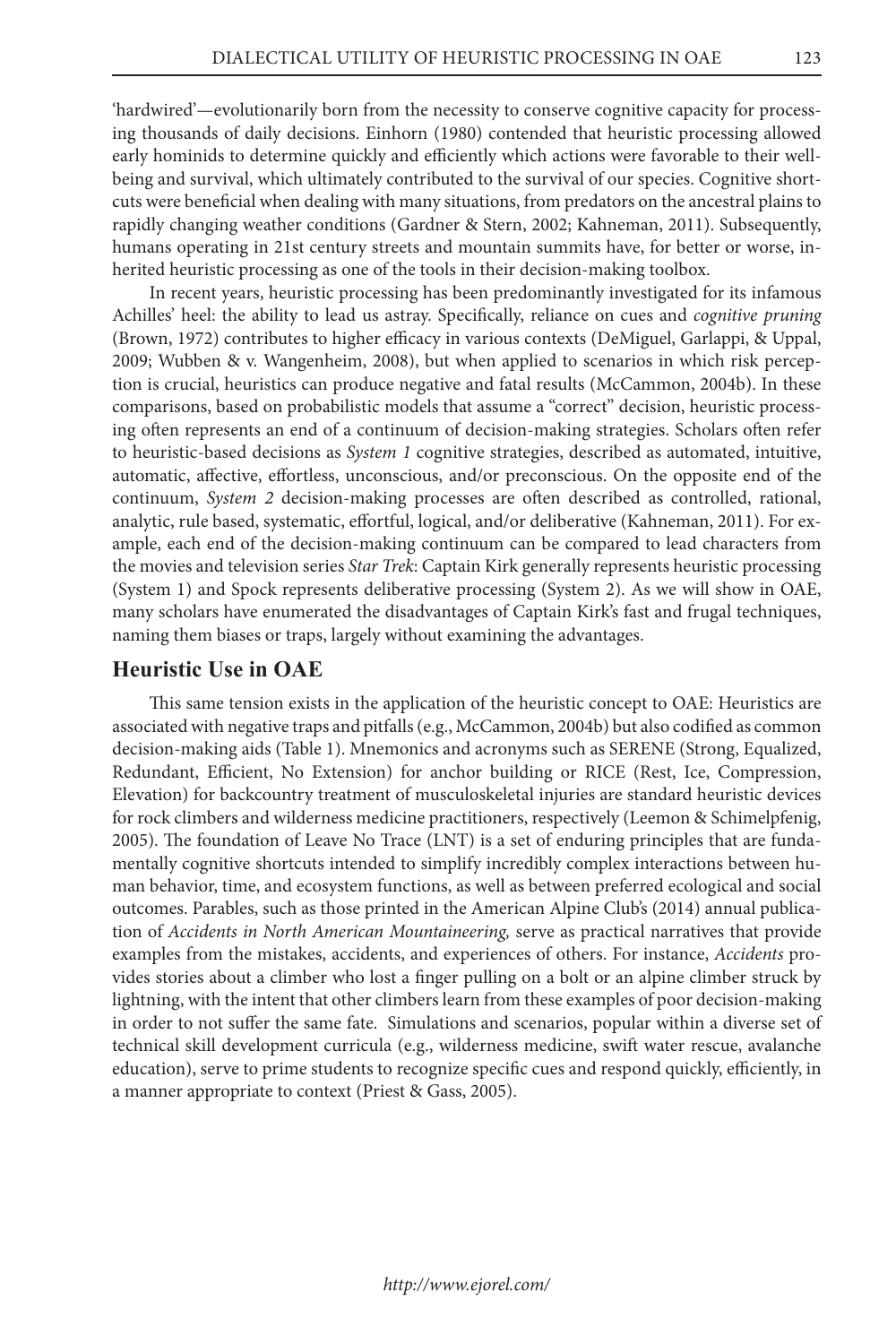#### **Table 1**

| Sample Heuristic Devices Used in Outdoor Adventure Education |  |  |
|--------------------------------------------------------------|--|--|
|--------------------------------------------------------------|--|--|

| Heuristic device          | <b>Examples</b>                                                                                                                                                                                                                                                     |
|---------------------------|---------------------------------------------------------------------------------------------------------------------------------------------------------------------------------------------------------------------------------------------------------------------|
| Mnemonics                 | Example #1: Acronyms such as SERENE help evaluate rock<br>climbing anchors                                                                                                                                                                                          |
|                           | Example #2: Rhymes such as "Reach, Row, Throw, Go" describe<br>the process of assisting someone who fell out of a boat                                                                                                                                              |
|                           | Example #3: Mnemonics such as "Pass The Donut Left My<br>Rotund Brother" (in which the first letter of each word rep-<br>resents an LNT principle) assist LNT students to recall LNT<br>principles                                                                  |
| Parables                  | Example #1: In consideration of Pete Absolon's death in the<br>Wind River Range, climbers now have a better understanding<br>not to throw rocks off of cliffs (Prendergast, 2007; Zajchowski,<br>2007)                                                              |
|                           | Example #2: In consideration of Krakauer's Into Thin Air,<br>mountaineers now better understand the importance of sticking<br>to a turnaround time when engaging in high-altitude moun-<br>taineering (Krakauer, 1997)                                              |
| Simulations and Scenarios | Example #1: Rehearsing ABCDE (airway/breathing/circulation/<br>decision/environment) in a WFR class—repetition of this<br>foundational order of operations allows students to respond to<br>medical scenarios without engaging complex decision-making<br>processes |
|                           | Example #2: Rehearsing avalanche beacon rescue allows for<br>practitioners to focus on the most relevant cues (e.g., beacons,<br>gloved hand sticking out of the snow)                                                                                              |
| <b>Visual Models</b>      | Example #1: The Utah Avalanche Center compass rose (see<br>Figure 1)                                                                                                                                                                                                |
|                           | Example #2: Snowpit profiles take a highly complex structure<br>and graphically represent the strata of hard and weak layers to<br>determine quickly if there are structural instabilities                                                                          |

In addition to these codified heuristic strategies, visual models serve as heuristic devices. For example, the Utah Avalanche Center's (UAC, 2014) compass rose (Figure 1) combines recent and relevant information, expert forecasts, and color codes to guide decision making. Ultimately, when skiers use the compass rose in decision making, they rely on the *availability heuristic* and *expert halo heuristic* (Rodriguez, Rodriguez, & Carielo, 2014; Zajchowski, 2011a). The propensity to privilege recent or impactful information in decision making (availability) and the reliance on opinions or information of perceived experts (expert halo) are part of what makes visual models such as the UAC's compass rose so effective in communicating risk information to outdoor educators and recreationists traveling in avalanche terrain.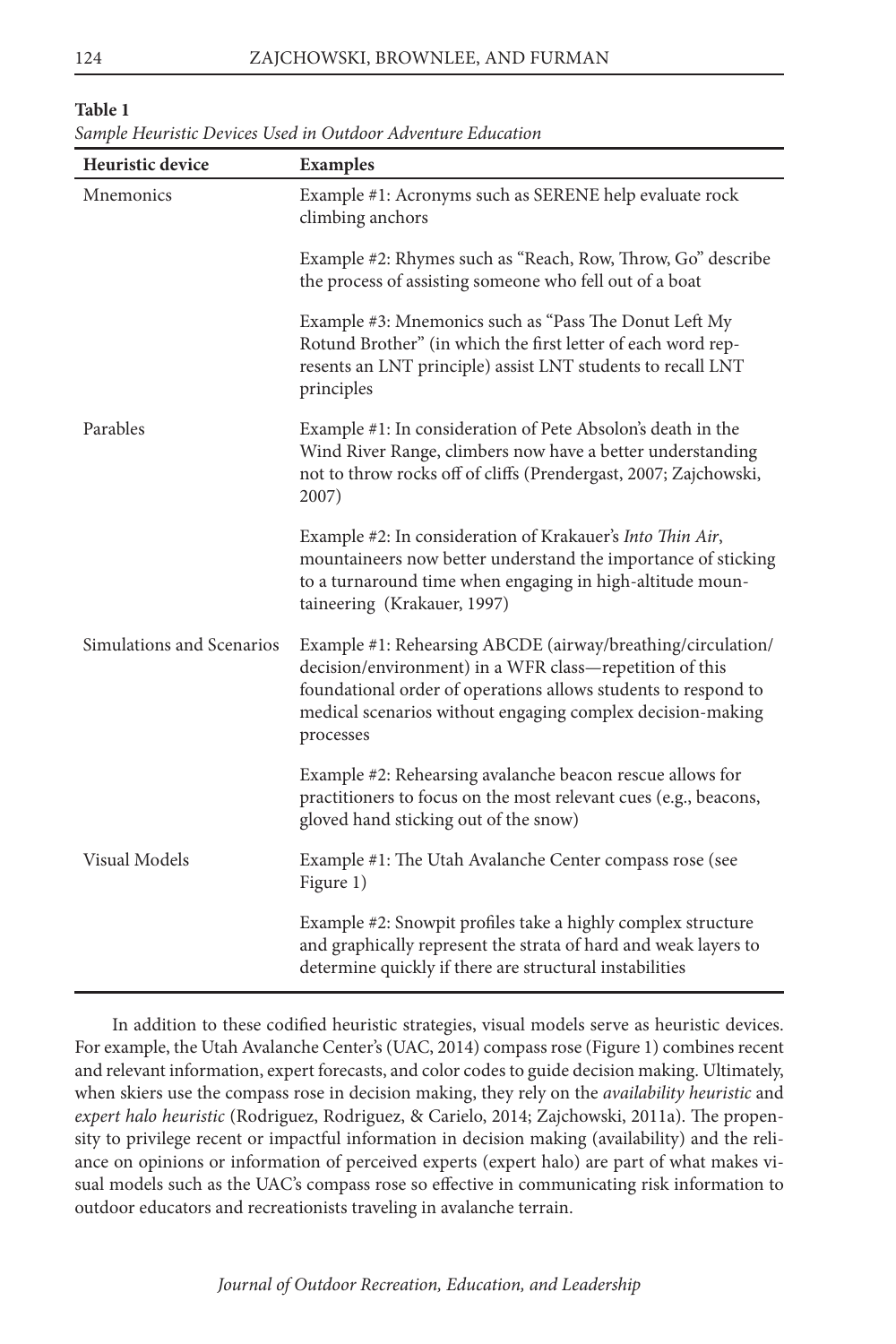

*Figure 1.* Utah Avalanche Center compass rose and avalanche danger levels. Adapted from "Advisory Displays," Utah Avalanche Center, 2016 (http://utahavalanchecenter.org/).

In sum, whether or not the broader OAE community is aware that these decision-making and educational strategies fall under the "heuristic" label, the ubiquity of cognitive shortcuts as risk management tools and pedagogical aids is undeniable. In other words, mnemonics, parables, simulations and scenarios, as well as visual models, are a set of heuristic devices regularly employed by outdoor educators to manage risk.

#### **Summary**

Through exploring the heuristic concept outside of OAE, we see that many scholars and practitioners from various disciplines consider heuristics as fast and frugal (e.g., Gigerenzer et al., 2008) tools that positively assist humans in navigating a complex world. Conversely, the benefits provided by heuristic processing are balanced with the conflicting results in empirical scholarship, which highlight the occasional inability of heuristic processing to provide optimal decisions. We have reviewed this same duality in OAE: Heuristics are central to effective decision making and can also serve as harmful traps and biases. In short, it seems premature to categorically reject heuristic processing as a prudent decision-making method in OAE. Instead, we formulate an alternate hypothesis, an *antithesis*, to further understand the dual nature of heuristic processing in outdoor pursuits.

# **Antithesis**

Upon interrogation of the heuristic concept, we rejected the original thesis: Heuristics are bad for OAE. As we have seen, there are a variety of codified uses of heuristic processing within risk management and decision making for outdoor pursuits. Consequently, we know that heuristic processing cannot be viewed only as harmful for outdoor educators and their students. That said, from previous heuristic processing research in OAE (e.g., Clement, 1997; Galloway, 2005; Shooter & Furman, 2011), we also know that heuristics have the potential to contribute to

*http://www.ejorel.com/*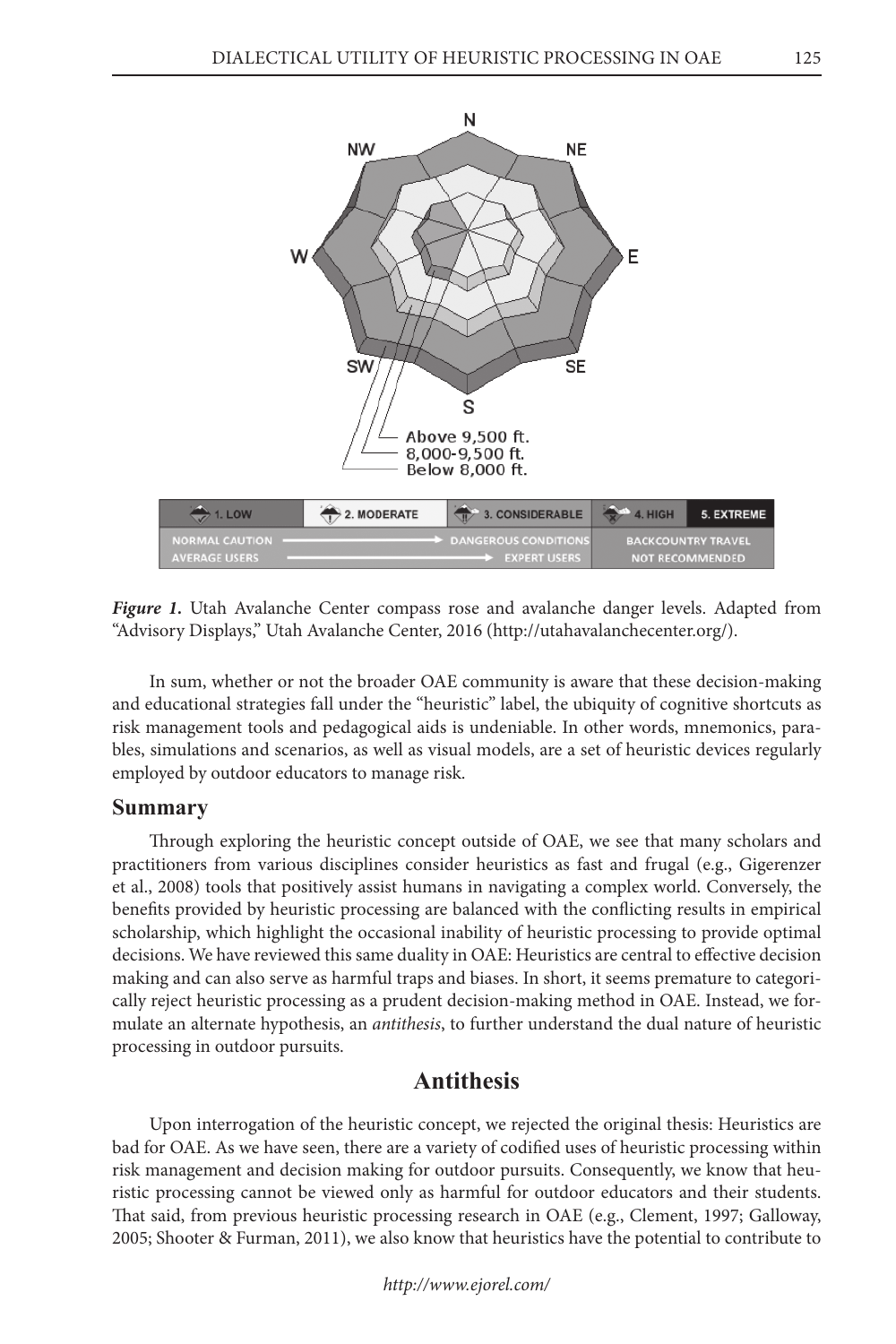errors in decision making. This paradox leaves us with the relatively unsatisfying *antithesis* that heuristics can be either beneficial or harmful for outdoor adventure educators. In turn, this presents the question, if heuristics can be both beneficial and harmful in outdoor pursuits, then how should OAE professionals select helpful heuristics and discard or avoid those that are dangerous?

To explore this question, in the following section we focus on two heuristic devices common to avalanche education: FACETS and ALPTRUTh. Within avalanche education, these mnemonics have received substantial scholarly attention for either highlighting or mitigating decisionmaking errors (McCammon, 2004a; McCammon & Haegeli, 2007). We explore each mnemonic with the goal of learning how certain heuristics can be harmful or beneficial in outdoor pursuits. In doing so, we arrive closer to implications for intentional use of heuristic processing in OAE.

## **FACETS**

The past 10 years of heuristic processing scholarship focused on avalanche terrain has, arguably, been a response to the work of decision-making scholar and former National Outdoor Leadership School (NOLS) instructor Ian McCammon. Following the avalanche death of a colleague, McCammon (2004a) analyzed 715 avalanche accidents that occurred in the United States between 1972 and 2003, to identify decision-making traps. Following the coding of these accidents, McCammon (2004a) identified six heuristics contributing to avalanche fatalities: familiarity, acceptance, consistency, the expert halo, social facilitation, and scarcity (Figure 2). These six heuristics, commonly known as FACETS, dominate the scholarly work, practitioner education, and popular media that focus on cognitive shortcuts in avalanche terrain (e.g., Furman et al., 2010; Page, 2014; Tremper, 2008).



*Figure 2.* FACETS heuristics present in avalanche terrain. Adapted from "Heuristic Traps in Recreational Avalanche Accidents: Evidence and Implications," by I. McCammon, 2004a, *Avalanche News, 68,* p. 110.

*Familiarity* refers to an individual's use of past experiences to make decisions within present situations in familiar terrain. *Acceptance* is the tendency of individuals to engage in activities they feel will be approved by their peers or those who they hope to impress. *Consistency* is the propensity for someone to stick with prearranged decisions; these shortcuts often focus on timelines, routes, and descents (e.g., summit fever). Consistency can also refer to attachment to a self or group image. The *expert halo* describes how individuals in a group may rely on the decisions of those perceived to have more experience, skill, knowledge, or assertion (i.e., perceived experts). *Social facilitation* is someone's tendency to decrease or increase the amount of risk he or she is willing to undertake depending on the presence of other group members. Finally, *scarcity,*  also known as "powder fever," is the process of ignoring potential risks or concerns in favor of experiencing finite resources, in this case "first tracks" on unskied or freshly fallen snow. These six heuristic traps are commonly known by the acronym FACETS, with the *T* representing "first tracks" in place of scarcity (McCammon, 2004a).

McCammon's (2004b) analysis illustrated that use of FACETS heuristics is contingent on group size and composition, level of formal avalanche training, number of heuristic traps present, as well as risk propensity. He connected accidents with the reported presence of heuristic traps clues that may have influenced decision making. Because of the a posteriori methods used,

*Journal of Outdoor Recreation, Education, and Leadership*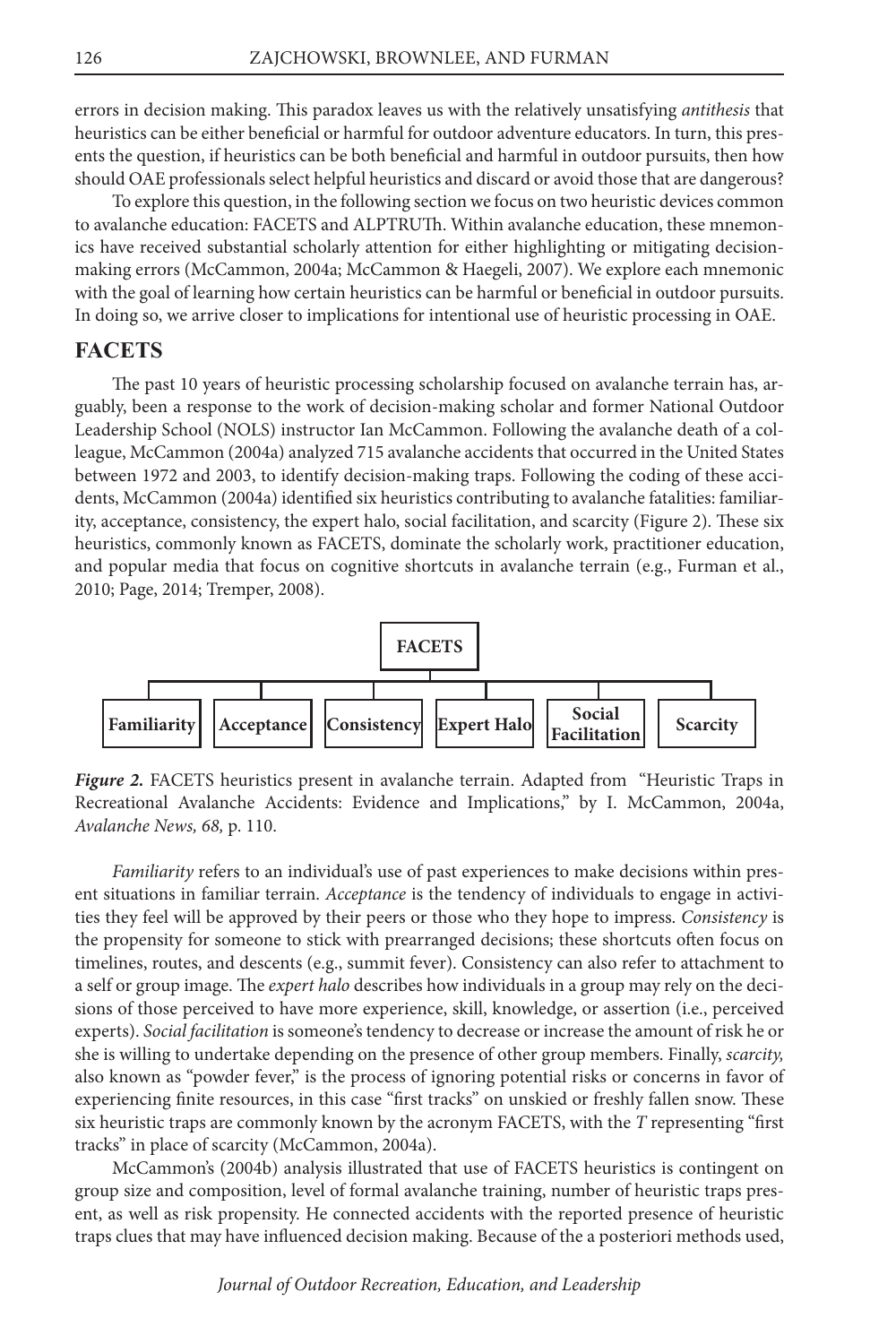McCammon was unable to establish causation between specific heuristics and specific avalanche accidents. That said, this potential link between heuristic traps and human-triggered avalanche accidents established a framework for subsequent research, which has heavily influenced practitioner interpretation of the heuristic concept in avalanche terrain (e.g., Furman et al., 2010; Madden, 2011; Page, 2014; Walker & Latosuo, 2016).

# **ALPTRUTh**

In comparison to FACETS, the mnemonic ALPTRUTh (McCammon & Haegeli, 2007) is equally important for risk management in avalanche terrain (e.g., Hallandvik, Langeland, Berger Skjostad, Aase Overbotten, & van den Tillaar, 2012; McCammon, 2006; Powder Magazine, 2014; Tremper, 2008). ALPTRUTh originated from the premise that to confront FACETS heuristics, educators and their students needed more easy-to-implement tools to assess stability in avalanche terrain (McCammon, 2006). Although the effectiveness of ALPTRUTh was initially criticized for omitted data and lack of methodological transparency (Uttl et al., 2010), more recent inquiry has shown ALPTRUTh to be effective in mitigating decision-making errors (Gigerenzer & Gaissmaier, 2011; Hallandvik et al., 2012).

#### **Table 2**

| Clue             | Definitions and questions                                                                   |
|------------------|---------------------------------------------------------------------------------------------|
| Avalanches       | Have there been any in the last 48 hours?                                                   |
| Loading          | Has there been any by snow, wind, and rain in the last 48 hours?                            |
| Path             | Is there a noticeable/obvious slide path?                                                   |
| Terrain Trap     | Are there gullies, cliffs, or trees that increase the severity of being caught?             |
| Rating           | Is there a "considerable" or "higher" section in the avalanche report's<br>compass rose?    |
| Unstable Snow    | Have you heard/seen cracking, collapsing, whomping, or other clear<br>signs of instability? |
| Thaw instability | Is there any recent warming of snow surface due to sun, wind, rain, or air<br>temperature?  |

*ALPTRUTh and Clue Definitions and Questions*

*Note.* Table adapted from "What Is ALPTRUTh? Clues to Look for, and Remember, When Out in the Backcountry," by Powder Magazine, 2014, *Powder* (http://www.powder.com/safe-zone/ alptruth/).

ALPTRUTh comprises a variety of environmental clues that signal potential avalanche threat (see Table 2) and relies on the recognition and tallying of these clues that ultimately indicate avalanche probability (Gigerenzer & Gaissmaier, 2011). In other words, the more clues, the higher the level of danger; the presence of one or two clues alerts outdoor educators to proceed with caution, whereas the presence of more than four clues indicates that avalanches are highly likely and alternate activities or routes are advised. In learning ALPTRUTh, outdoor educators and their students are primed to recognize and analyze the various components of the mnemonic, which ultimately guide their decision making (McCammon, 2006).

McCammon and Haegeli's (2007) ALPTRUTh tool is also an "obvious clue" heuristic (Gigerenzer & Gaissmaier, 2011; McCammon, 2006). This tallying of obvious clues is heuristic nature—in the sense that the mnemonic is an efficient tool for decision making as well as that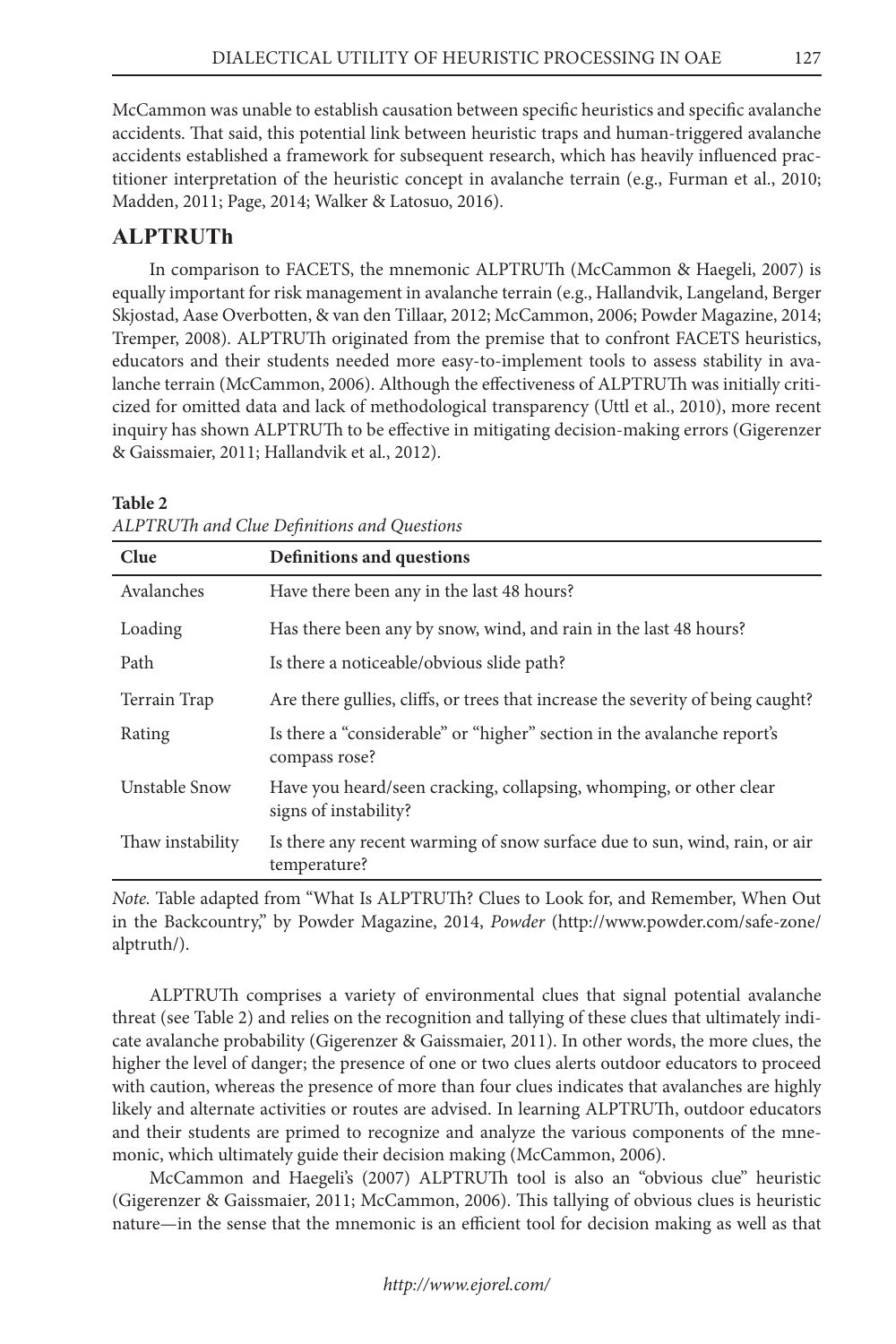tallying each of the individual components (obvious clues) relies on heuristic processing. For example, decision making based on observation of recent avalanches in the last 48 hours is a classic example of what Kahneman and Tversky coined the "availability heuristic" (Priest & Gass, 2005; Tversky & Kahneman, 1973), whereas use of the compass rose in the avalanche report is a manifestation of McCammon's (2004a) "expert halo." In other words, within ALPTRUTh, heuristic processing is required to assess each of the individual clues of the broader heuristic mnemonic. This nesting of heuristics, much like Russian dolls, illustrates the multifaceted and dual nature of heuristic usage in avalanche terrain. In other words, Kahneman and Tversky's availability heuristic or McCammon's expert halo trap may lead outdoor educators astray; however, within ALPTRUTh, availability and information derived from experts may also lead to effective decision making.

#### **Summary**

It appears the *antithesis*—that heuristic processing can be helpful or harmful in OAE—is supported through interrogation of the FACETS and ALPTRUTh heuristics. FACETS comprises heuristics (e.g., familiarity, consistency) that may bias the decision making of OAE professionals operating in avalanche terrain. As such, it is consistent with the dominant view, or *thesis*, that heuristics should be pruned from outdoor pursuits. Conversely, the mnemonic ALPTRUTh cues outdoor adventure educators to assess specific weather events and terrain features that may increase the likelihood of avalanche danger. As a result, ALPTRUTh refutes the original thesis heuristics are only harmful in outdoor pursuits—and supports the antithesis stated above.

As avalanche education praxis searches to simplify decision making to inoculate recreationists against heuristic traps such as FACETS (e.g., Geisler, 2014), it appears that heuristic devices, such as ALPTRUTh, may be a fitting prescription. Decision-making scholar Pascal Haegeli without referring explicitly to the heuristic semantic—advocates this course, stating that educators can "make appropriate choices more accessible and more likely for their users by reducing the complexity of decision situations" (Haegeli, Haider, Longland, & Beardmore, 2010, p. 190). By consolidating common heuristic traps into a memorable mnemonic (FACETS) or listing obvious clues for snowpack instability (ALPTRUTh), Haegeli and McCammon have done just that: They created heuristic devices that cue outdoor educators in avalanche terrain to physical and psychological weak layers—helping to buffer against decision-making errors. We further explore this relationship between harmful and helpful heuristics using a *symptom-prescription* frame, which is addressed in the final synthesis.

# **Synthesis**

Following our interrogation of heuristic processing in the *thesis* and *antithesis*, we conclude that heuristics can be beneficial and harmful in outdoor pursuits. From curriculum that instructs avalanche education students to examine "representative" snowpits (Kahneman & Tversky, 1974; Zajchowsi, 2011a) to the use of fast and frugal tools such as "Look, Listen, and Feel" (McBride, 2010), backcountry recreationists are primed by avalanche educators to use heuristics to mitigate and manage risk. One particularly illuminating empirical account of this codified use of heuristic processing lies within Furman et al.'s (2010) a study of decision-making curriculum for avalanche education students. The authors found that the reliance on avalanche reports—a combination of using the most recent and impactful information (availability heuristic) and relying on the opinions and knowledge of experts (expert halo heuristics)—was the greatest determining factor in students' risk management decision making. Thus, it is clear that, alongside its welldocumented negative potential, heuristic processing also exists to benefit the backcountry user and OAE professional. Therefore, if heuristics are the problem, they may also be the solution.

Accordingly, in the following synthesis we consider heuristics as the *symptom* of decisionmaking errors and the *prescription* for decision-making success. This reframing of the heuristic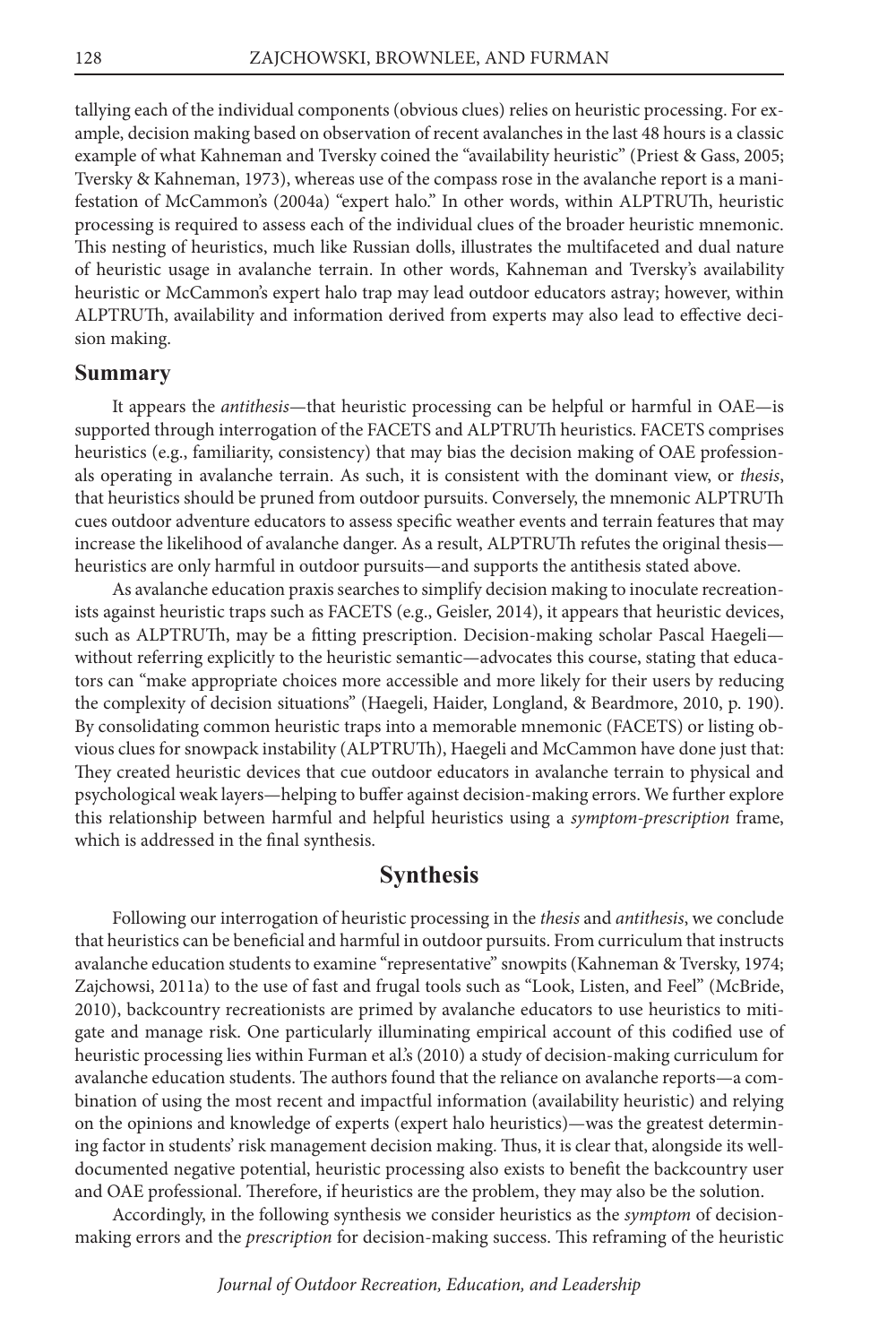concept may provide solutions for the harmful biases contributing to accidents and fatalities as well as advance recent scholarship that strives to understand the dual nature of heuristics (Leemon & Schimelpfenig, 2005; Madden, 2011). As we saw with ALPTRUTh, much like inoculating an individual with a vaccine, it is evident that a dose of context-specific heuristics (e.g., mnemonics, visual models, scenarios) can positively influence outdoor educators and contribute to risk mitigation. In these final pages, using the symptom-prescription frame, we provide three considerations—*metacognitive priming, scale development,* and *ecological rationality*—each of which may help OAE professionals navigate the duality of heuristic processing.

**Metacognitive priming.** The symptom-prescription frame for human-factor accident and incident mitigation highlights positive and negative roles of cognitive shortcuts and consequently informs the generation of new heuristic devices. Heuristic mnemonics and devices, such as FACETS and ALPTRUTh, have the potential to trigger inventories of decision-making tactics and assumptions. These devices encourage metacognitive priming and give OAE professionals tools to arrest the heuristic decision-making process with minimum cognitive effort. Thus, it may be possible to prescribe a heuristic mnemonic to confront a heuristic trap by creating additional devices that encourage "metacognition"—how we "evaluate and control our cognitive processes" (Dunlosky & Metcalfe, 2009; Schumann, Sibthorp, & Hacker, 2014). In short, creating and testing new types of heuristic devices that encourage metacognition may help move OAE professionals from unconscious heuristic decision-making processes (System 1) to rational, deliberative decision making (System 2). For example, Kurt Lewin's "Change Model" may be a particularly useful guide to assist avalanche educators and their students in "unfreezing" their mental models and acknowledging heuristic shortcuts present in their decision making (Zajchowski, 2011b). In sum, quasi-experimental designs in low-risk scenarios, as well as comparative case studies, would be appropriate avenues to test new types of heuristic devices that encourage metacognition and ensure participant safety.

**Scale development.** To create effective heuristic devices (prescriptions), additional and more precise research tools may be needed. For example, the FACETS mnemonic identified six heuristics contributing to avalanche fatalities, but the OAE community does not have valid psychometric tools (e.g., scales, indices) to evaluate quantitatively when and where these heuristics are used as well as to what extent they are employed by specific populations. Without a transportable *FACETS scale* that allows researchers to evaluate to what degree and for whom each heuristic strategy is present in decision making, comparisons of the prevalence of heuristics across divergent environments (alpine vs. river) or populations (novice vs. expert) are reliant on qualitative techniques, postaccident investigations, and a posteriori methods.

Opportunities abound to develop, test, and refine a FACETS scale that is valid and reliable across settings, populations, and times (e.g., pre- and postexperiences). A quantitative scale would allow researchers to model and understand the statistical correlates and predictors associated with outdoor educators' use of specific heuristics. These correlates may include selfperceived or actual skill level, experience use history, task-orientation/ego-orientation, setting conditions or recreation specialization (e.g., Beardmore, Haider, Hunt, & Arlinghaus, 2013; Driver, Hopkins, & Peck, 2008; Manning, 2011). That said, without a FACETS scale, these potential correlates and predictors remain unconfirmed. Furthermore, such a scale would also allow researchers to evaluate when specific heuristics (familiarity) and combination of heuristics (familiarity and social facilitation) lead to accident mitigation or occurrence. Ultimately, such a scale would allow researchers to understand a heuristic composition more fully and assist OAE organizations in refining their training modules. Furthermore, such a scale could be used to generate decision-making profiles of outdoor educators or guides, thus highlighting the specific heuristics used (or avoided). This information could lead to individualized context-specific training and support and the potential to reduce field-based accidents and incidents.

#### *http://www.ejorel.com/*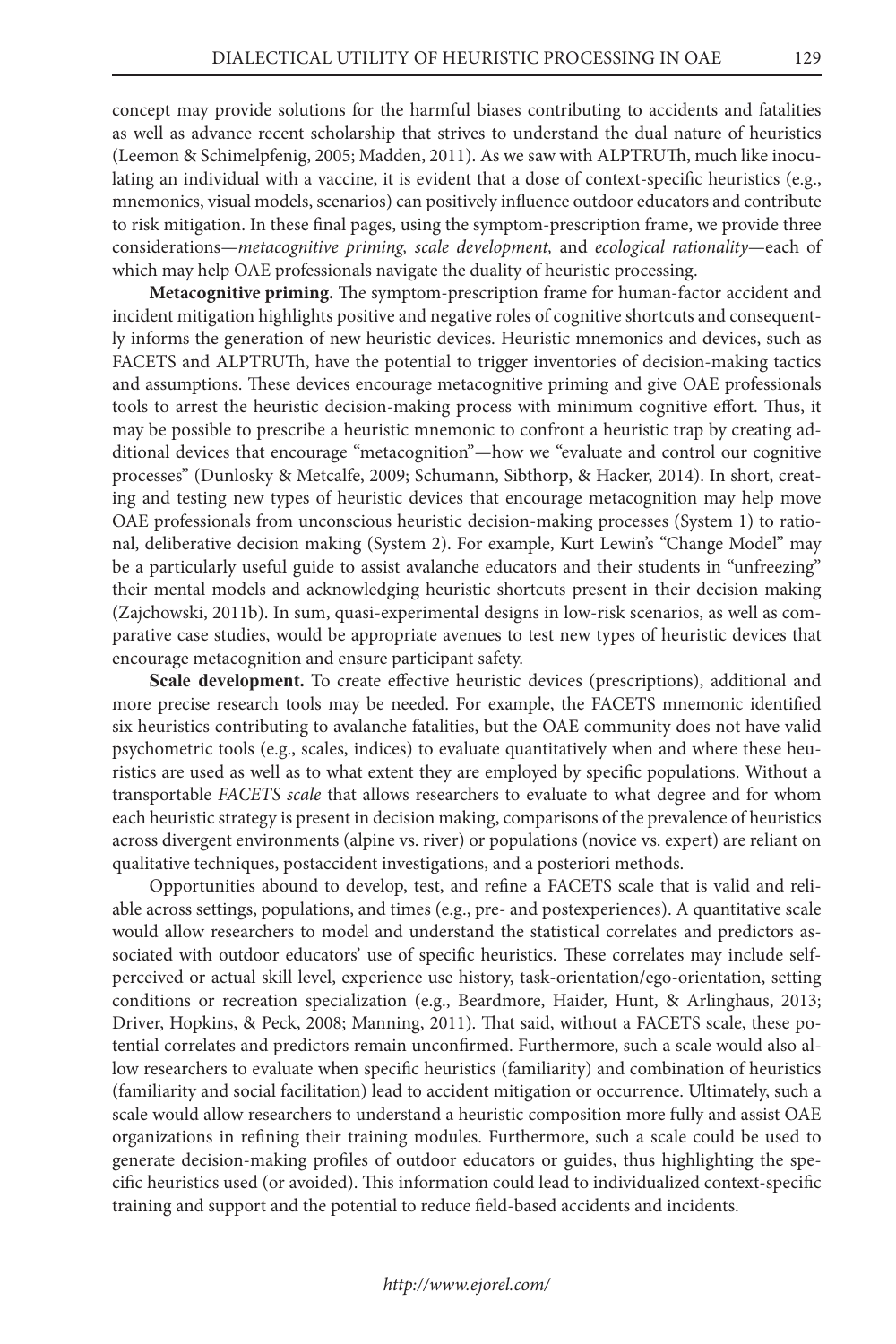**Ecological rationality.** The consideration of context leads to perhaps the most significant implication arising from the symptom-prescription frame. Just as specific heuristic devices (e.g., SERENE, ALPTRUTh, Reach-Throw-Row-Go) can and should be prescribed for specific task environments, certain environments may also be incongruent with certain heuristics. In other words, part of the failure of any heuristic can be attributed to the environment in which the shortcut is applied (Gigerenzer & Gaissmaier, 2011). Naturalistic decision-making psychologist Gary Klein asserts that the presence of environmental cues and the operator's ability to learn these cues largely defines the success of a heuristic. In other words, according to Kahneman and Klein (2009), the more static an environment and the more time an individual has in that environment, the more successful the heuristic strategy. This type of an environment is referred to as a "high validity" environment, whereas a "low validity" environment has greater uncertainty in cues (Kahneman & Klein, 2009). This applicability of a heuristic strategy to an environment, *ecological rationality,* provides another insight into the role environments play in heuristic efficacy (Gigerenzer & Gaissmaier, 2011; Simon, 1990). For example, outdoor educators are regularly primed to be wary of the weekend warrior, who brings the tools of the boardroom into the outdoors to find these tools incongruent with the challenge and task setting (e.g., Ramos, 2015).

Just as medical professionals must be aware of environmental concerns in diagnosing and prescribing specific treatment (Groopman, 2007), so too must OAE professionals view specific heuristic strategies contextually. Therefore, further inquiry focused on the ecological rationality of specific heuristic strategies in OAE is particularly prudent (e.g., Goldstein & Gigerenzer, 2002). The common misconception in OAE—that high levels of uncertainty imbued in wilderness and backcountry environments breed abject failure for *all* heuristic processing—remains, ironically, uncertain (Gigerenzer & Gaissmaier, 2011). Conversely, as Kahneman and Klein (2009) suggested, the more static an environment and the more time an individual has in that environment, the more successful the heuristic strategy. Both propositions remain largely uninvestigated in OAE and offer ample opportunity for research. In sum, increased understanding of the diverse *task environments* (Gigerenzer, Todd, & ABC Research Group, 1999) in OAE is as important as exploring the cognition of the individual student or educator. Evaluating the efficacy of heuristic devices in diverse task environments (e.g., avalanche terrain, high-volume whitewater) may provide critical information for confronting context-specific heuristic traps and developing contextual heuristic prescriptions.

#### **Summary**

In the preceding pages, we highlighted the ubiquity of heuristic processing within OAE, as well as the dual nature of heuristics. Using a dialectical method (e.g., Dare et al., 1987), we explored the dual nature of heuristic processing by questioning a fundamental *thesis* in OAE: Heuristic processing is generally bad for outdoor educators and their students. Next, we developed an *antithesis—*heuristics are situationally helpful and harmful in outdoor pursuits—and compared the respective utility of two heuristic devices used in avalanche education. Our resulting *synthesis* advanced a *symptom-prescription* frame that may assist in designing and propagating heuristic devices to confront heuristic traps. We argue that through diagnosing heuristics symptomatic of decision-making failures, we can tailor context-specific heuristic tools, devices, and prescriptions. In sum, we used a dialectical method to illustrate the complexity of heuristic ontology, explore new avenues for inquiry, and discern the potential value of heuristics in OAE. As a result of these efforts, we assert that simply enumerating heuristic traps or advocating a purge of heuristic usage is not only unwise, but also counterproductive to risk management in outdoor pursuits. Instead, functional literacy with heuristic pitfalls—paired with contextspecific heuristic trainings, scale development, and the creation of additional heuristic devices provides a fertile foundation for risk management praxis.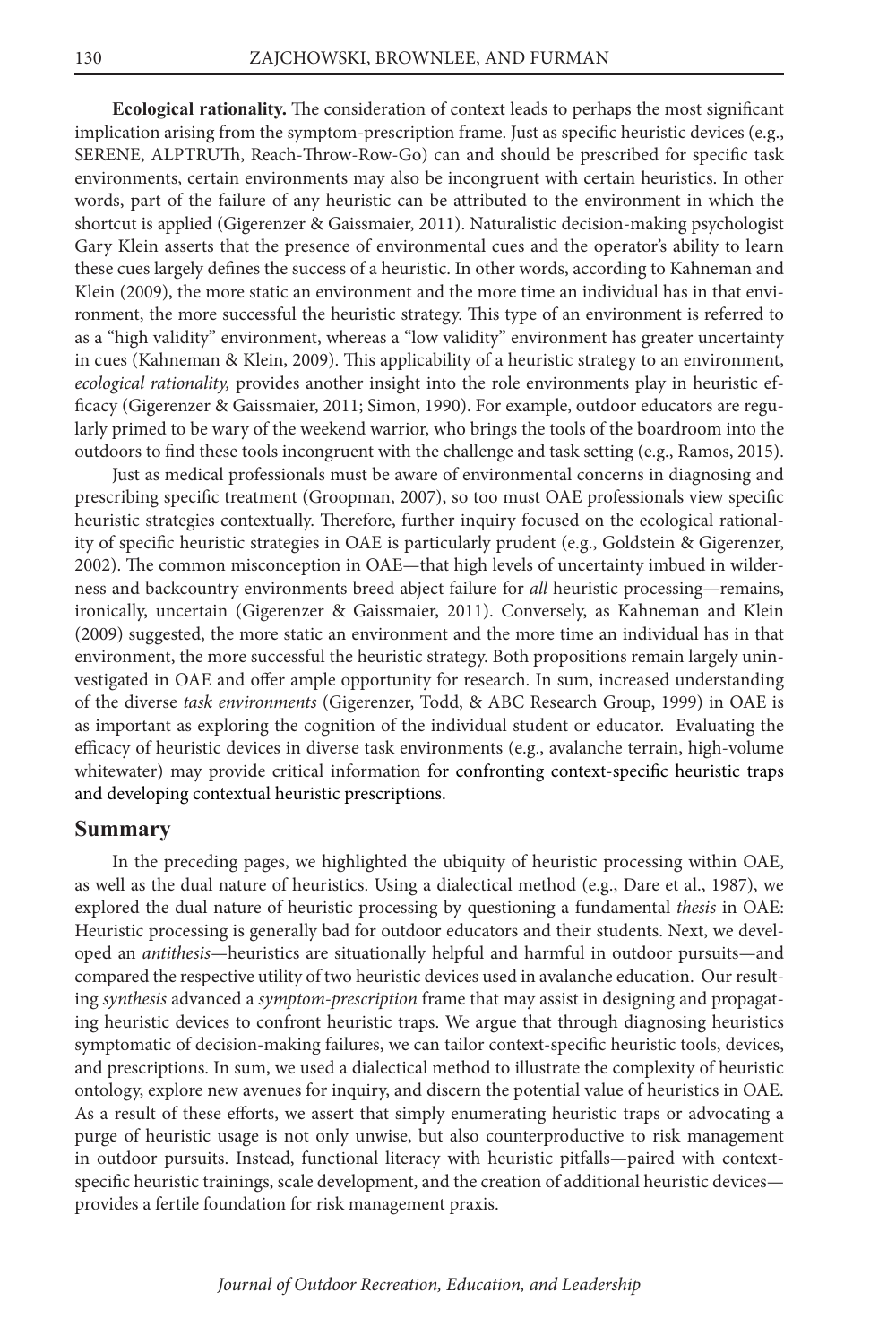Last, we invite the reader to consider that the heuristic duality that we have reviewed in avalanche education—through ALPTRUTh and FACETS—mirrors that within the broader OAE field. River runners use USGS flow data to anticipate changing river features and hazards, hikers are primed to recognize colorful trail blazes, and multipitch rock climbers rely on various cues in rock structure for protection placement. Alongside these codified risk management heuristics, many of the same well-documented heuristic traps (e.g., scarcity, consistency, social facilitation) that exist in avalanche terrain are equally present in these contexts. The resulting dual nature of heuristics in OAE is ripe for inquiry across outdoor activities and contexts. Trail blazes for the hiker can be an aid or a dangerous crutch, depending on the situation, circumstance, and level of reliance on their use.

# **Conclusion**

From campfire safety to long-distance hiking, context-specific decision-making heuristics make outdoor recreation safer. This does not discount the mercurial potentiality of heuristic processing, which is so often documented in the decision-making and accident literature. As the understanding of heuristic efficacy within cognitive psychology evolves beyond focusing on the heuristics-and-biases school (see Gigerenzer & Gaissmaier, 2011), so too must OAE scholarship advance beyond its current view of heuristics. A comprehensive appraisal of the role of heuristics within the field liberates experience-based cognition from a solely negativistic potential, which labels intuition and experience-based judgment as inherently flawed and doomed to fail against rational and statistical models. By reclaiming the heuristic label in visual models, simulations and scenarios, parables, and mnemonics, we can begin to refocus heuristic research and education. Those heuristic-oriented failures that will occur, those that will continue to populate news headlines and accident literature, though palpable and potent, should spur the design and improvement of prescriptive heuristic risk management strategies.

#### **References**

- Adler, M. J. (1927). *Dialectic.* New York, NY: Routledge.
- American Alpine Club. (2014). *Accidents in North American mountaineering.* New York, NY: Author.
- Artificial intelligence. (1999). In R. Audi (Ed.), *The Cambridge dictionary of philosophy* (2nd ed., pp. 53–57)*.* Cambridge, United Kingdom: Cambridge University Press.
- Atkins, D. (2000). Human factors in avalanche accidents. In *Proceedings of the 2000 International Snow Science Workshop* (pp. 46–51). Big Sky, MT: International Snow Science Workshop.
- Bader, S., Bostock, A., Lau, L., Quade, R., & Wilkes, T. (2010). Several perspectives on a day at Rogers Pass. *The Avalanche Review, 28*(4), 20, 22.
- Ball, A. (2012). *Developing risk management related decision-making in outdoor leaders*  (Master's thesis). Retrieved from ProQuest Dissertations and Thesis database. (UMI No. 1531372)
- Barrachi, C. (2002*). Of myth, life, and war in Plato's Republic.* Bloomington: Indiana University Press.
- Beardmore, B., Haider, W., Hunt, L. M., & Arlinghaus, R. (2013). Evaluating the ability of specialization indicators to explain fishing preferences. *Leisure Sciences, 35,* 273–292. https://doi.org/10.1080/01490400.2013.780539
- Branch, J. (2012). Snow fall: The avalanche at Tunnel Creek. *The New York Times.* Retrieved from http://www.nytimes.com/projects/2012/snow-fall/#/?part=tunnel-creek
- Brookes, A. (2002). Lost in the Australian bush: Outdoor education as curriculum. *Journal of Curriculum Studies, 34,* 405–425. https://doi.org/10.1080/00220270110101805
- Brown, H. (1972). Cognitive pruning and second language acquisition. *The Modern Language Journal, 56,* 218–222.

*http://www.ejorel.com/*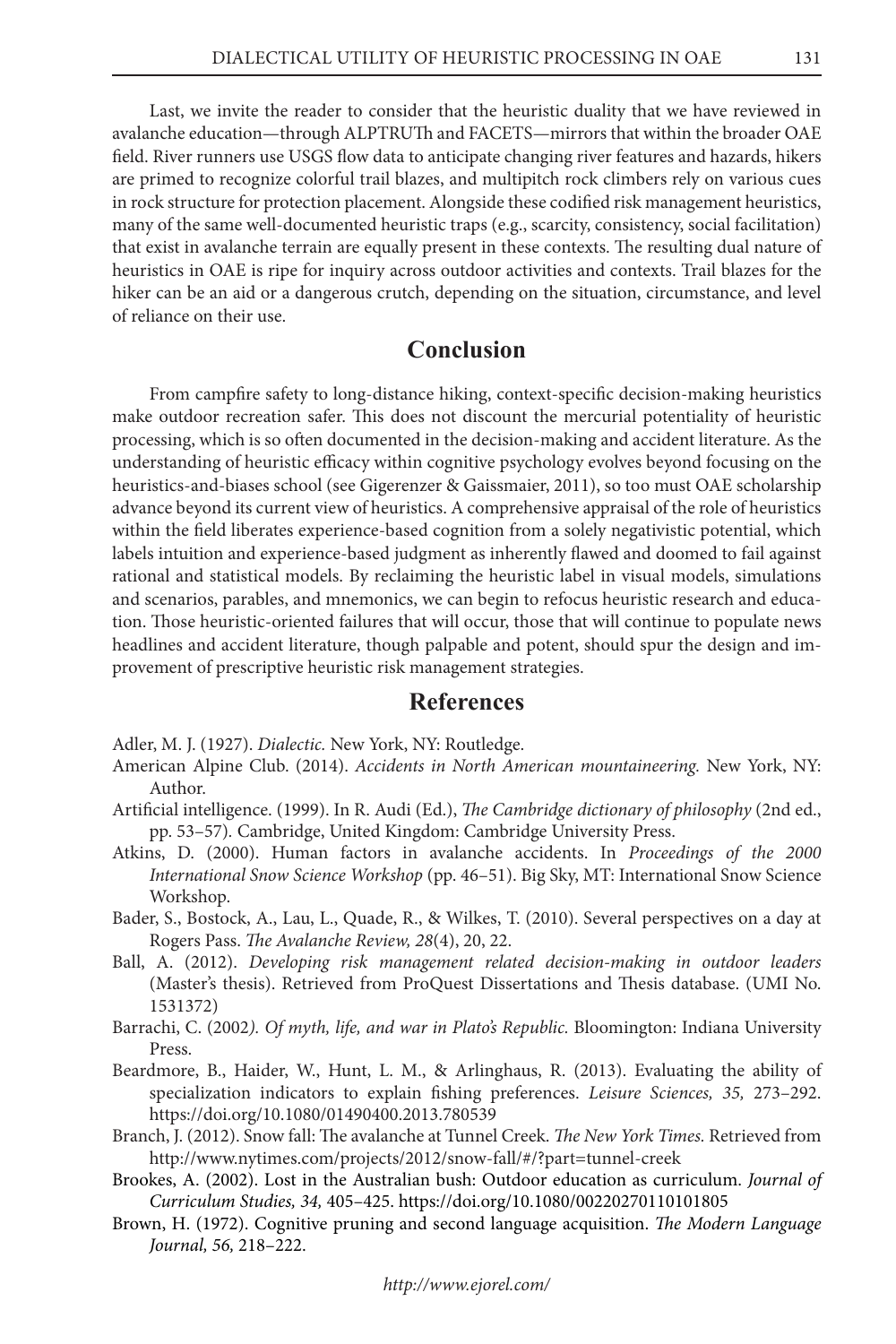- Brownlee, M., Powell, B., & Hallo, J. (2013). Understanding foundational processes that influence beliefs in climate change: Opportunities for environmental education research. *Environmental Education Research, 19*(1), 1–22. https://doi.org/10.1080/13504622.2012.6 83389
- Clement, K. (1997). A psychology of judgment for outdoor leaders. In *Back to basics: Proceedings of the International Conference on Outdoor Recreation and Education* (pp. 45–51). Boulder, CO: International Conference on Outdoor Recreation and Education.
- Colorado Avalanche Information Center. (2014, December 2). United States fatalities by avalanche year: 1950/51 to 2013/14 [Graph]. Retrieved from http://avalanche.state.co.us/ index.php
- Condon, B. (2013). *Deconstructing adverse influences of experience on the backcountry decision making of outdoor instructors* (Doctoral dissertation). Retrieved from ProQuest Dissertations and Theses database. (UMI No. 1549942)
- Dare, B., Welton, G., & Coe, W. (1987). *Concepts of leisure in Western thought.* Dubuque, IA: Kendall/Hunt.
- DeMiguel, V., Garlappi, L., & Uppal, R. (2009). Optimal versus naive diversification: How inefficient is the 1/N portfolio strategy? *Review of Financial Studies, 22,* 1915–1953. https:// doi.org/10.1093/rfs/hhm075
- Driver, B. L., Hopkins, B., & Peck, P. (2008). Application of OFM on the McInnis Canyons National Conservation Area. In B. L. Driver (Ed.), *Managing to optimize the beneficial outcomes of recreation.* State College, PA: Venture.
- Dunlosky, J., & Metcalfe, J. (2009). *Metacognition.* Thousand Oaks, CA: Sage.
- Einhorn, H. J. (1980). Learning for experience and suboptimal rules in decision-making. In T. S. Wallstein (Ed.), *Cognitive processes in choice and decision behavior* (p. 120). Hillsdale, NJ: Erlbaum.
- Evans, J. S. B. T., & Over, D. E. (2009). Heuristic thinking and human intelligence: A commentary on Marewski, Gaissmaier, and Gigerenzer. *Cognitive Process, 11,* 171–175. https://doi. org/10.1007/s10339-009-0339-y
- Ewert, A. W. (1994). Playing the edge motivation and risk taking in a high-altitude wilderness like environment. *Environment and Behavior, 26*(1), 3–24. https://doi. org/10.1177/0013916594261001
- Fagerström, L., & Bergbom, B. (2010). The use Hegelian dialectics in nursing science. *Nursing Science Quarterly, 23*(1), 79–84. https://doi.org/10.1177/0894318409353800
- Fredston, J., Fessler, D., & Tremper, B. (1994). The human factor: Lessons for avalanche education. Proceedings of the 1994 International Snow Science Workshop (pp. 473-487). Snowbird, UT: International Snow Science Workshop.
- Furman, N., Shooter, W., & Schumann, S. (2010). The role of heuristics, avalanche forecast, and risk propensity in the decision making of backcountry skiers. *Leisure Sciences, 32,* 453–469. https://doi.org/10.1080/01490400.2010.510967
- Galloway, S. (2005). Judgment and decision-making in outdoor leaders: Critical factors, common missteps, and keys to success. *Proceedings of the 2005 National Conference on Outdoor Leadership* (p. 6973). Estes Park, CO: Wilderness Education Association.
- Gardner, T., & Stern, P. (2002). *Environmental problems and human behavior* (2nd ed.). Boston, MA: Pearson.
- Gehring, B., & Latosou, E. (2014). Avalanche risk: Assessment, preparedness, and awareness of backcountry users in Turnagain Pass, Alaska. In *Proceedings of the 2014 International Snow Science Workshop* (pp. 932–938). Banff, Canada: International Snow Science Workshop.
- Geisler, K. R. (2014). Explaining human factors with behavioral economics. In *Proceedings of the 2014 International Snow Science Workshop* (pp. 932–938). Banff, Canada: International Snow Science Workshop.
- Gigerenzer, G., & Gaissmaier, W. (2011). Heuristic decision making. *Annual Review of Psychology, 62,* 451–482. https://doi.org/10.1146/annurev-psych-120709-145346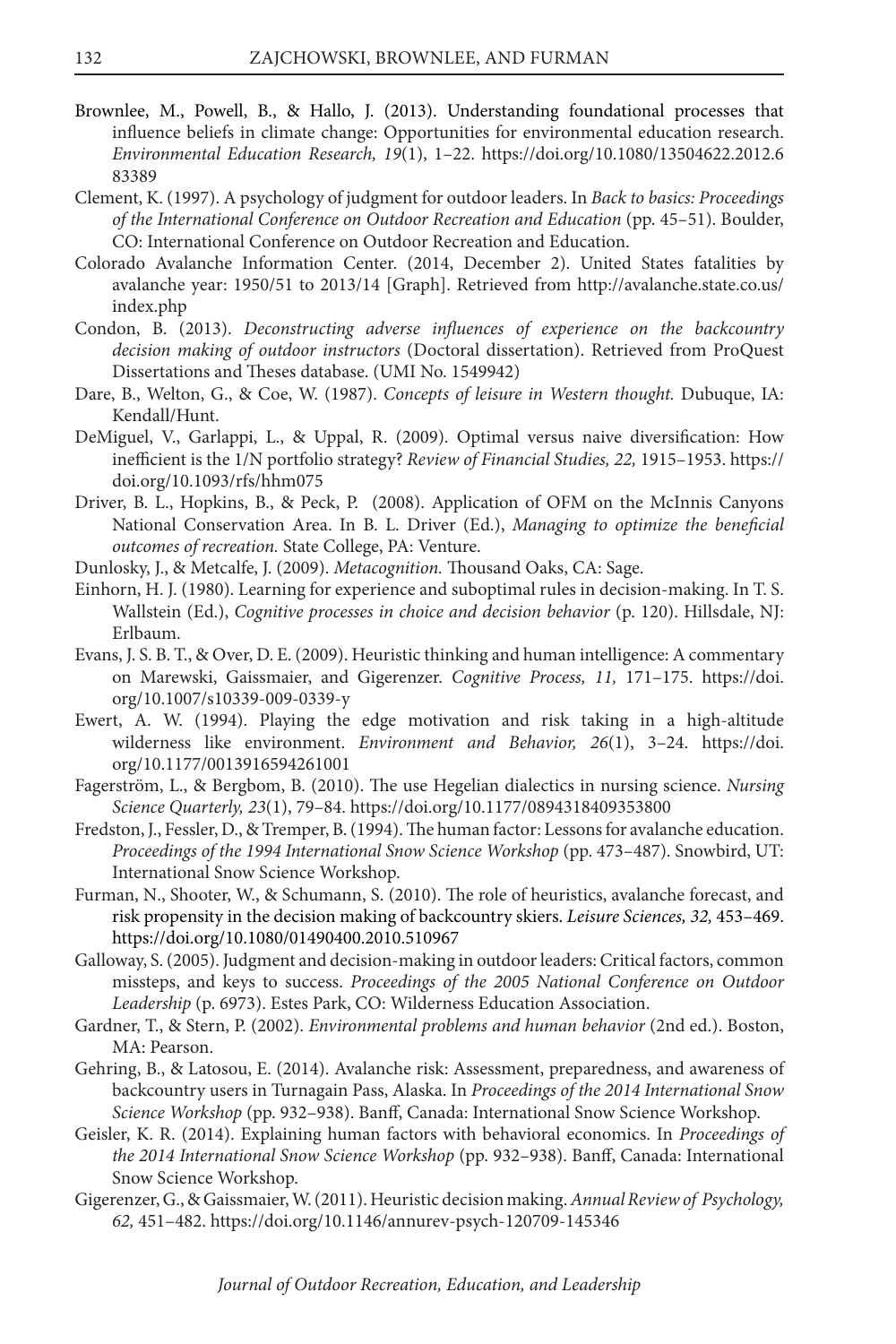- Gigerenzer, G., Hoffrage, U., & Goldstein, D. G. (2008). Fast and frugal heuristics are plausible models of cognition: Reply to Dougherty, Franco-Watkins, and Thomas. *Psychological Review, 115,* 230–239. https://doi.org/10.1037/0033-295X.115.1.230
- Gigerenzer, G., Todd, P. M., & ABC Research Group. (1999). *Simple heuristics that make us smart.* New York, NY: Oxford University Press.
- Gilovich, T., Griffin, D., & Kahneman, D. (2002). *Heuristics and biases: The psychology of intuitive judgment.* New York, NY: Cambridge University Press. https://doi.org/10.1017/ CBO9780511808098
- Goldstein, D. G., & Gigerenzer, G. (2002). Models of ecological rationality: The recognition heuristic. *Psychological Review, 109*(1), 75–90. https://doi.org/10.1037/0033- 295X.109.1.75
- Green, L., & Mehr, D. R. (1997). What alters physicians' decisions to admit to the coronary care unit? *Journal of Family Practice, 45,* 219–226.
- Grímsdóttir, H., & McClung, D. (2006). Avalanche risk during backcountry skiing: An analysis of risk factors. *Natural Hazards, 39,* 127–153. https://doi.org/10.1007/s11069-005-5227-x
- Groopman, J. (2007). *How doctors think.* New York, NY: Houghton Mifflin.
- Haegeli, P., Haider, W., Longland, M., & Beardmore, B. (2010). Amateur decision-making in avalanche terrain with and without a decision aid: A stated choice survey. *Natural Hazards, 52*(1), 185–209. https://doi.org/10.1007/s11069-009-9365-4
- Haegeli, P., & Pröbstl-Haider, U. (2016). Research on personal risk in outdoor recreation and nature-based tourism. *Journal of Outdoor Recreation and Tourism, 13,* 1–9. https://doi. org/10.1016/j.jort.2016.02.001
- Hallandvik, L., Langeland, S., Berger Skjostad, M., Aase Overbotten, V., & van den Tillaar, R. (2012). Could fatal avalanche accidents in Norway from 2005–2012 been prevented using the reduction method, the basic reduction method, and the ALPTRUTh method? In *Proceedings of the 2014 International Snow Science Workshop (pp. 775–780). Anchorage,* AK: International Snow Science Workshop.
- Harrison, S. (2010). 'Why are we here?' Taking 'place' into account in UK outdoor environmental education. *Journal of Adventure Education and Outdoor Learning, 10*(1), 3–18. https://doi. org/10.1080/14729671003669321
- Hronek, B., & Spengler, J. (2002). *Legal liability in recreation and sports* (2nd ed.). Champaign, IL: Sagamore.
- Hutchinson, J. M. C., & Gigerenzer, G. (2005). Simple heuristics and rules of thumb: Where psychologists and behavioural biologists might meet. *Behavioral Processes, 69,* 87–124. https://doi.org/10.1016/j.beproc.2005.02.019
- Johnson, J., Haegeli, P., Hendrikx, J., & Savage, S. (2016). Accident causes and organizational culture among avalanche professionals. *Journal of Outdoor Recreation and Tourism, 13,* 49–56. https://doi.org/10.1016/j.jort.2015.11.003
- Kahneman, D. (2011). *Thinking, fast and slow.* New York, NY: Farrar, Straus, and Giroux.
- Kahneman, D., & Klein, G. (2009). A failure to disagree. *American Psychologist, 64,* 515–526. https://doi.org/10.1037/a0016755
- Kahneman, D., & Tversky, A. (1974). Subjective probability: A judgment of representativeness. *The Concept of Probability in Psychological Experiments, 8,* 25–48.
- Krakauer, J. (1997). *Into thin air.* New York, NY: Anchor Books.
- Leemon, D., & Schimelpfenig, T. (2005). *Risk management for outdoor leaders: A practical guide for managing risk through leadership.* Lander, WY: The National Outdoor Leadership School.
- Madden, B. (2011). *When judgment fails.* Lecture at the Wilderness Risk Management Conference, Boston, MA.
- Manning, R. (2011). *Studies in outdoor recreation.* Corvallis: Oregon State University Press.
- McBride, K. (2010). Look, listen, and feel. *The Avalanche Review, 29*(2), 19.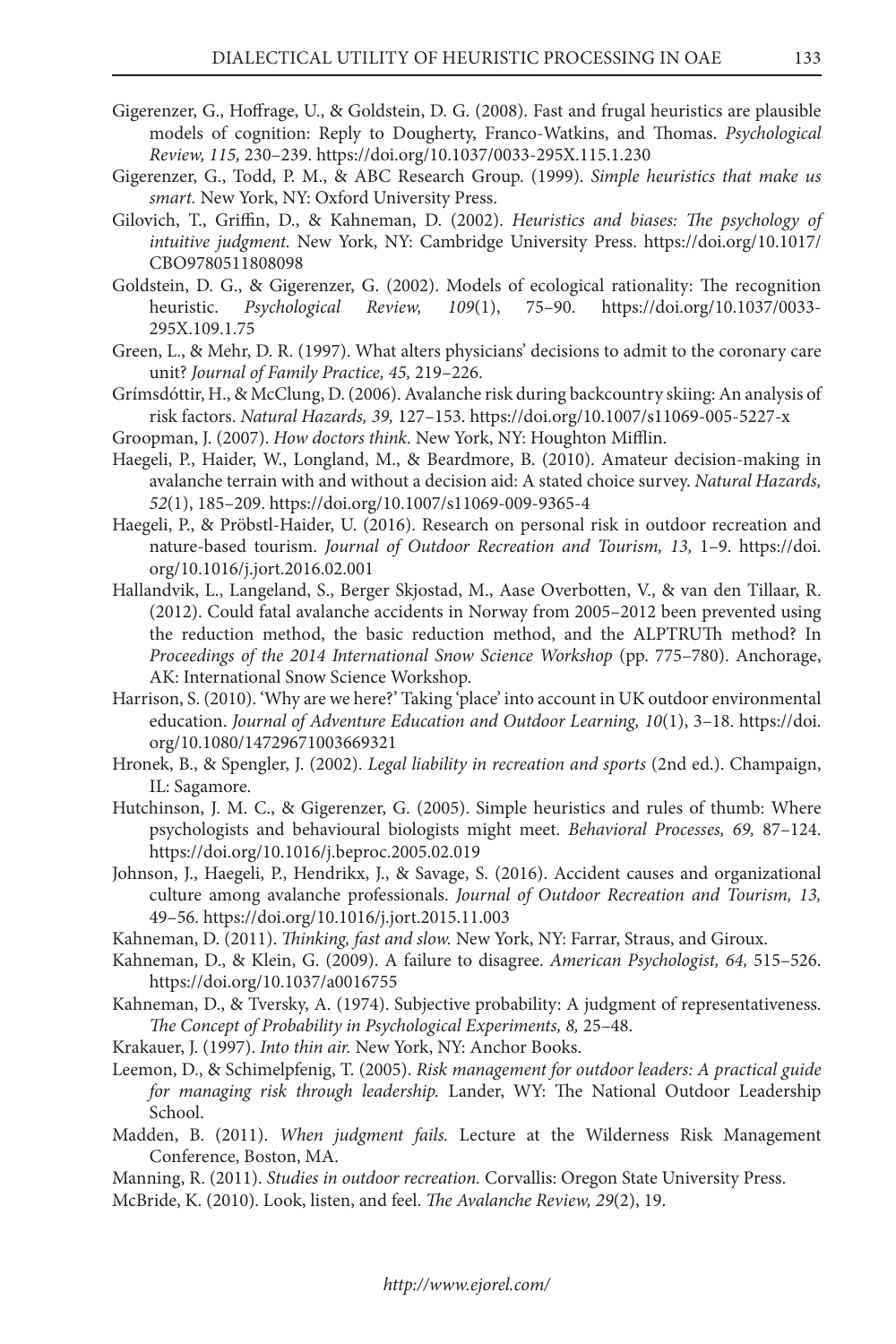- McCammon, I. (2000). The role of training in recreational avalanche accidents in the United States. In Proceedings of the 2000 International Snow Science Workshop (pp. 37-45). Big Sky, MT: International Snow Science Workshop.
- McCammon, I. (2004a). Heuristic traps in recreational avalanche accidents: Evidence and implications. *Avalanche News, 68,* 110.
- McCammon, I. (2004b). Sex, drugs, and the white death: Lessons for avalanche educators from health and safety campaigns. In *Proceedings of the 2004 International Snow Science Workshop* (p. 110). Jackson, WY: International Snow Science Workshop.
- McCammon, I. (2006). Obvious clues method: A user's guide. *The Avalanche Review, 25*(5), 8–9.
- McCammon, I. (2009). Human factors in avalanche accidents: Evolution and interventions. In *Proceedings of the 2009 International Snow Science Workshop* (pp. 644–648). Davos, Switzerland: International Snow Science Workshop.
- McCammon, I., & Haegeli, P. (2007). An evaluation of rule-based decision tools for travel in avalanche terrain. *Cold Regions Science and Technology, 47,* 193–206. https://doi. org/10.1016/j.coldregions.2006.08.007
- Mullins, P. (2014). Conceptualizing skill within a participatory ecological approach to outdoor adventure. *Journal of Experiential Education, 37,* 320–334. https://doi. org/10.1177/1053825913498367
- Page, D. (2014). The human factor. Retrieved from http://www.powder.com/human-factor/ index.php
- Plant, R. (1997). *Hegel: On religion and philosophy.* London, England: Orion.
- Plato. (1992). *Republic* (2nd ed., G. M. A. Grube, Trans.)*.* Indianapolis: Hackett.
- Powder Magazine. (2014, November 1). What is ALPTRUTh? Clues to look for, and remember, when out in the backcountry. *Powder.* Retrieved from http://www.powder.com/safe-zone/ alptruth/
- Powell, C. (2007). The perception of risk and risk taking behavior: Implications for incident prevention strategies. *Wilderness and Environmental Medicine, 18,* 10–15. https://doi. org/10.1580/1080-6032(2007)18[10:TPORAR]2.0.CO;2
- Prendergast, A. (2007). Dropped. *Outside Magazine.* Retrieved from http://www.outsideonline. com/1918036/dropped
- Priest, S., & Gass, M. (2005). *Effective leadership in adventure programming* (2nd ed.). Champaign, IL: Human Kinetics.
- Ramos, N. (2015, February 22). The young woman and the mountain. *The Boston Globe.*  Retrieved from https://www.bostonglobe.com/metro/2015/02/21/the-young-woman-andmountain/SEBPucaGpA1Fun4R5uoj7K/story.html
- Richardson, M. (2011). The psychology of backcountry safety. *The Avalanche Review, 29*(4), 1, 14–15.
- Rodriguez, P. A., Rodriguez, S., & Carielo, J. (2014). The stability wheel: An intuitive and didactic decision-making framework. In *Proceedings of the 2014 International Snow Science Workshop* (pp. 1212–1214). Banff, Canada: International Snow Science Workshop.
- Romanycia, M. H. J., & Pelletier, F. J. (1985). What is a heuristic*? Computer Intelligence, 1,* 47–58. https://doi.org/10.1111/j.1467-8640.1985.tb00058.x
- Rose, J., & Paisley, K. (2012). White privilege in experiential education: A critical reflection. *Leisure Sciences, 34,* 126–154. https://doi.org/10.1080/01490400.2012.652505
- Rousseau, A. P. (2011). *Exploring judgment and decision making behaviors among alpine climbers* (Doctoral dissertation). Retrieved from https://etd.ohiolink.edu/rws\_etd/ document/get/ohiou1305657238/inline
- Russell, S., & Norvig, P. (2009). *Artificial intelligence: A modern approach* (3rd ed.). Upper Saddle River, NJ: Prentice Hall.
- Schumann, S. A., Sibthorp, J., & Hacker, D. (2014). The illusion of competence: Increasing selfefficacy in outdoor leaders. *Journal of Outdoor Recreation, Education, and Leadership, 6,* 97–113. https://doi.org/10.7768/1948-5123.1174

*Journal of Outdoor Recreation, Education, and Leadership*